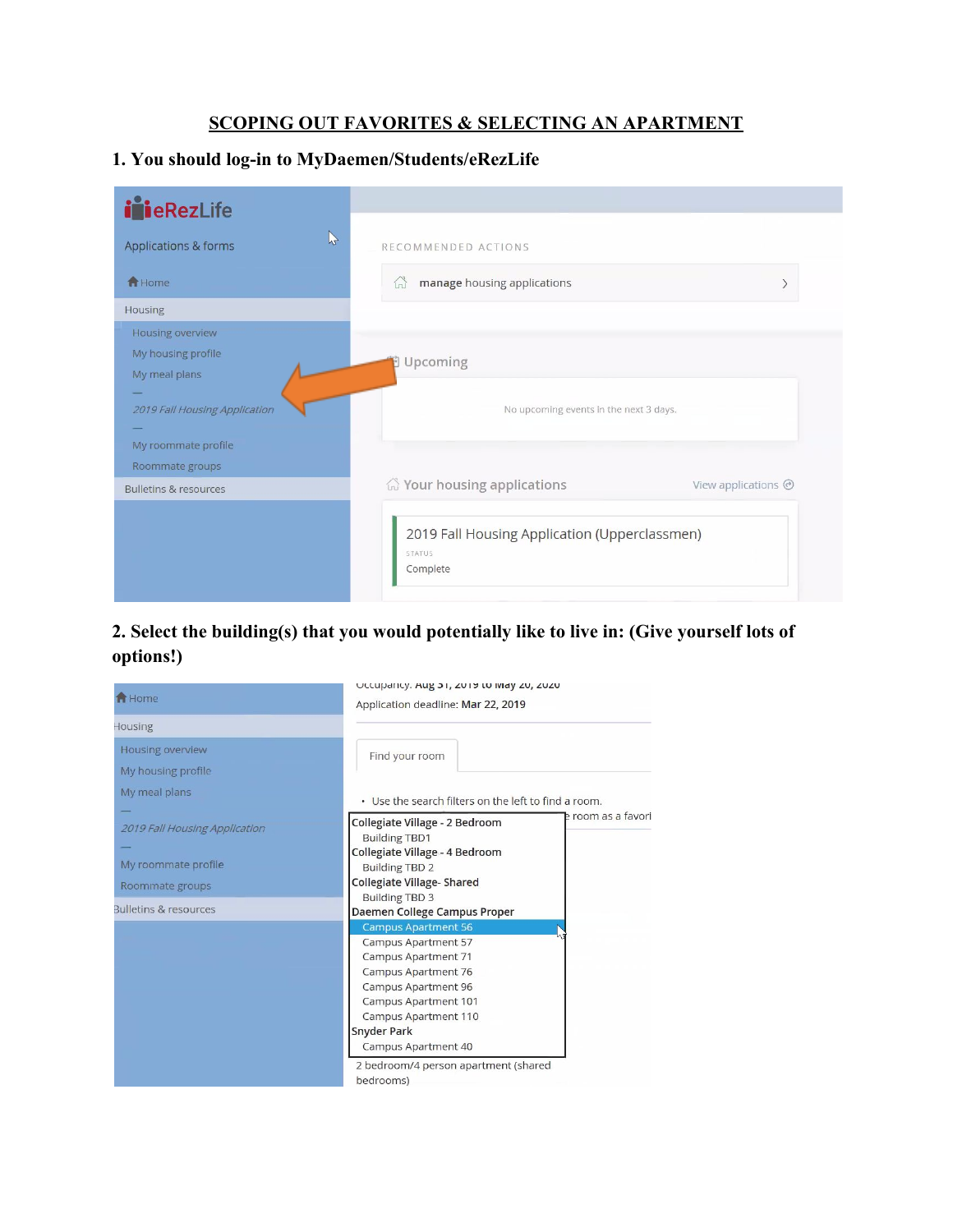**3. Select the apartment (s) that you are interested in living:**

| Campus Apartment 56 |  |
|---------------------|--|
|                     |  |
| Apartment           |  |
|                     |  |

**4. You will see that within the Campus Apartments four beds will pop up**

| Suite 6                  |  |
|--------------------------|--|
| Room A 昌                 |  |
| Room B                   |  |
| $Room C \nightharpoonup$ |  |
| Room D                   |  |
|                          |  |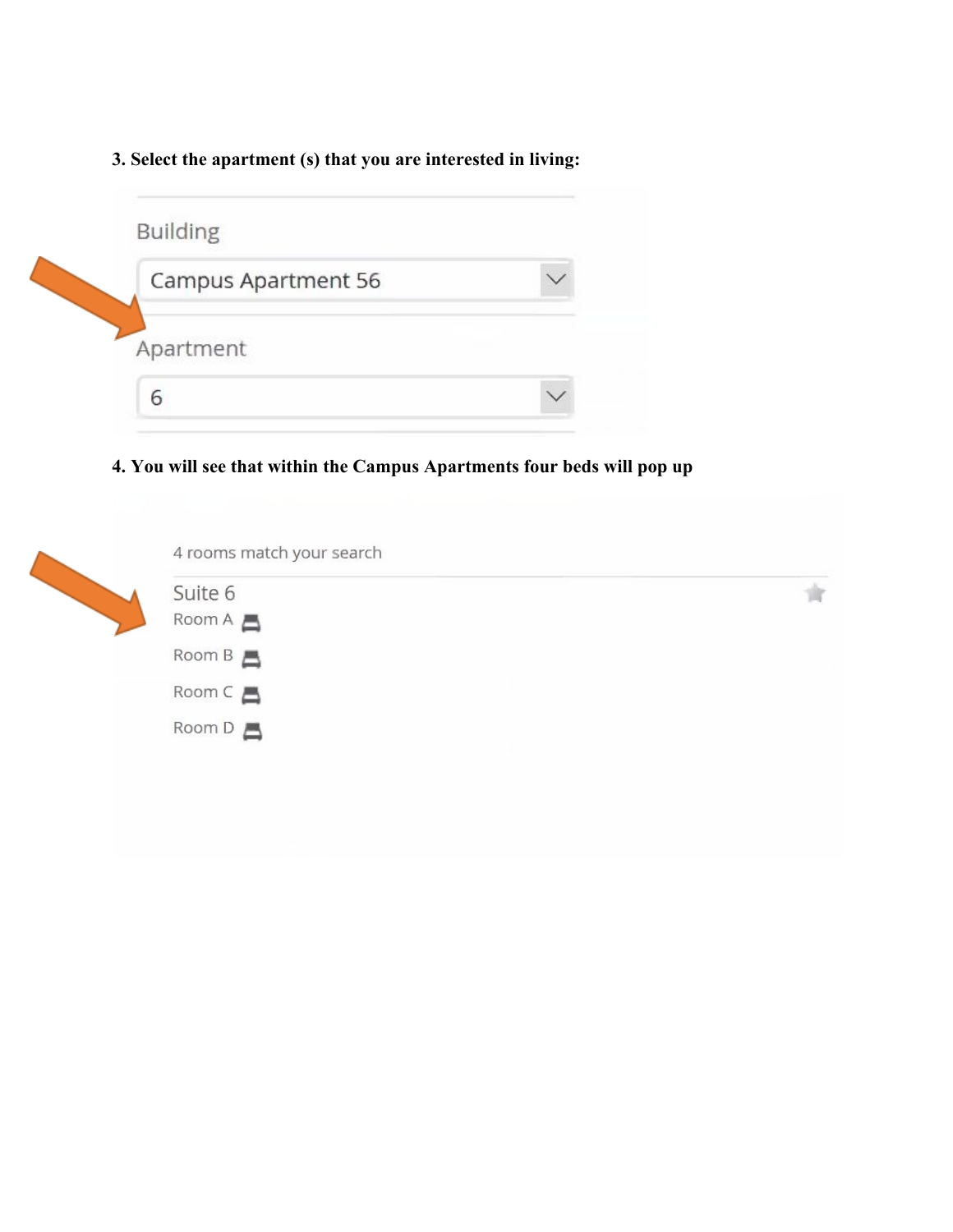## **5. Click the "star" and that will denote that specific apartment is your favorite**



**6. When you log-in to eRezLife, you will notice that any apartment you have marked as a "favorite" will show. When you login to eRezLife to actually pick your apartment during your assigned time, it will be easier to find the apartment you'd like to live in.**

| O Only show my favorites<br>$\bigcap$ Search for rooms                                        | Showing your favorite rooms.                         |   |
|-----------------------------------------------------------------------------------------------|------------------------------------------------------|---|
| <b>Building</b>                                                                               | Campus Apartment 101                                 |   |
| <b>Building TBD1</b><br>$\checkmark$                                                          | Suite 10<br>$Room A \nightharpoonup$                 |   |
| Apartment                                                                                     | Room B 昌                                             |   |
|                                                                                               | $Room C \equiv$                                      |   |
| Collegiate Village Room Preferences                                                           | Room D                                               |   |
| $\Box$ 2 bedroom/2 person apartment<br>▛<br>2 bedroom/4 person apartment (shared<br>bedrooms) | Campus Apartment 56<br>Suite 6<br>$Room A \triangle$ | Ŵ |
| $\Box$ 4 bedroom/4 person apartment                                                           | Room B 昌                                             |   |
| <b>Room Preferences</b>                                                                       | $Room C \nightharpoonup$<br>Room $D$ $\blacksquare$  |   |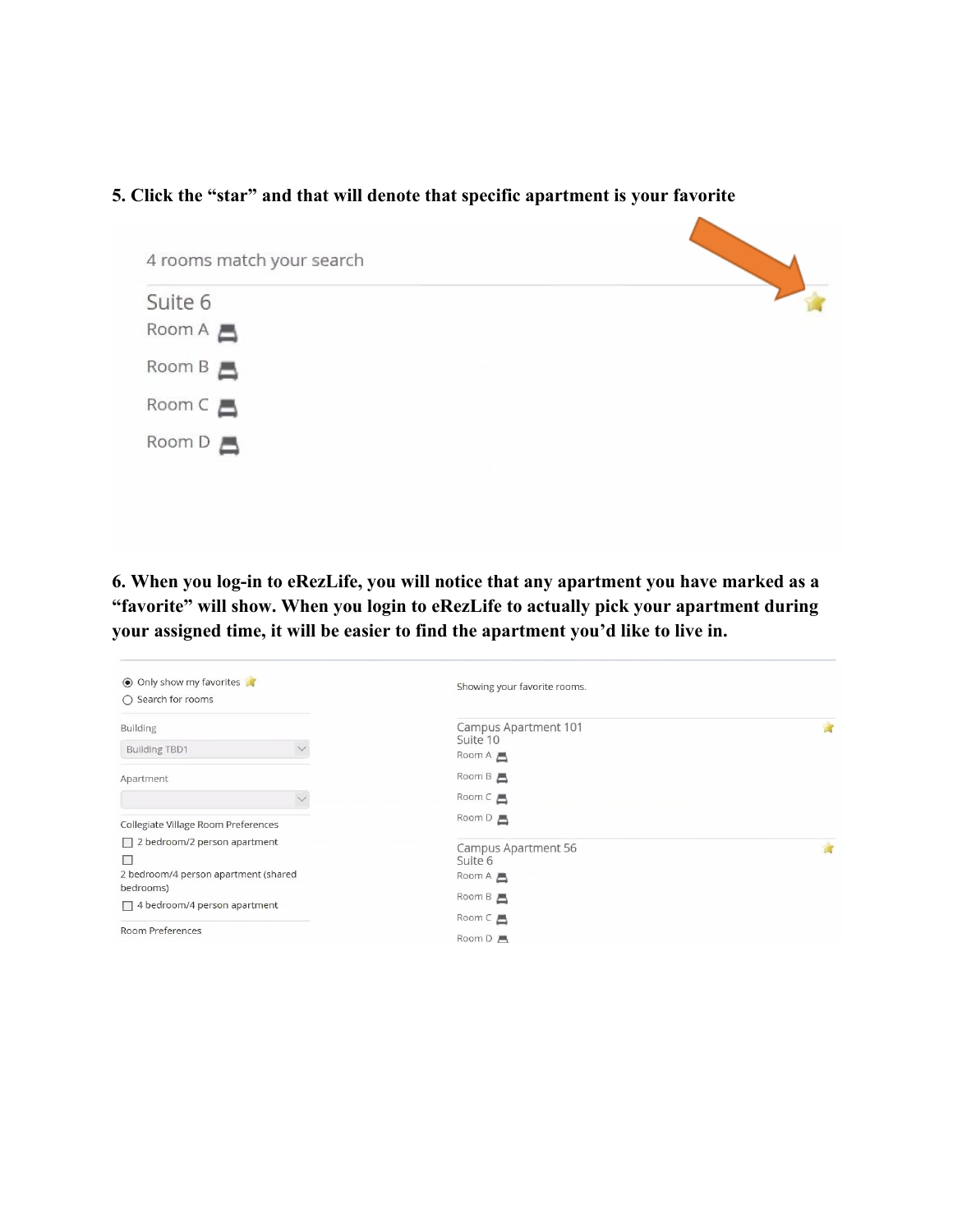#### **ACTUAL SELECTION**

**Only one of your roommates needs to pick an apartment! The person with the earliest time should login and pick the apartment! Please note this may not be the team captain.**

- **1. Login to eRezLife- and click 'favorites'. See previous pages if you did not select favorites.**
- **2. Click the room that you want to live in**

Showing your favorite rooms.



## **3. Confirm that you want to choose this room:**

| Suite 10, room B                                    |                 |  |
|-----------------------------------------------------|-----------------|--|
| <b>Details</b><br><b>Room Preferences</b><br>Room B |                 |  |
|                                                     | Choose this bed |  |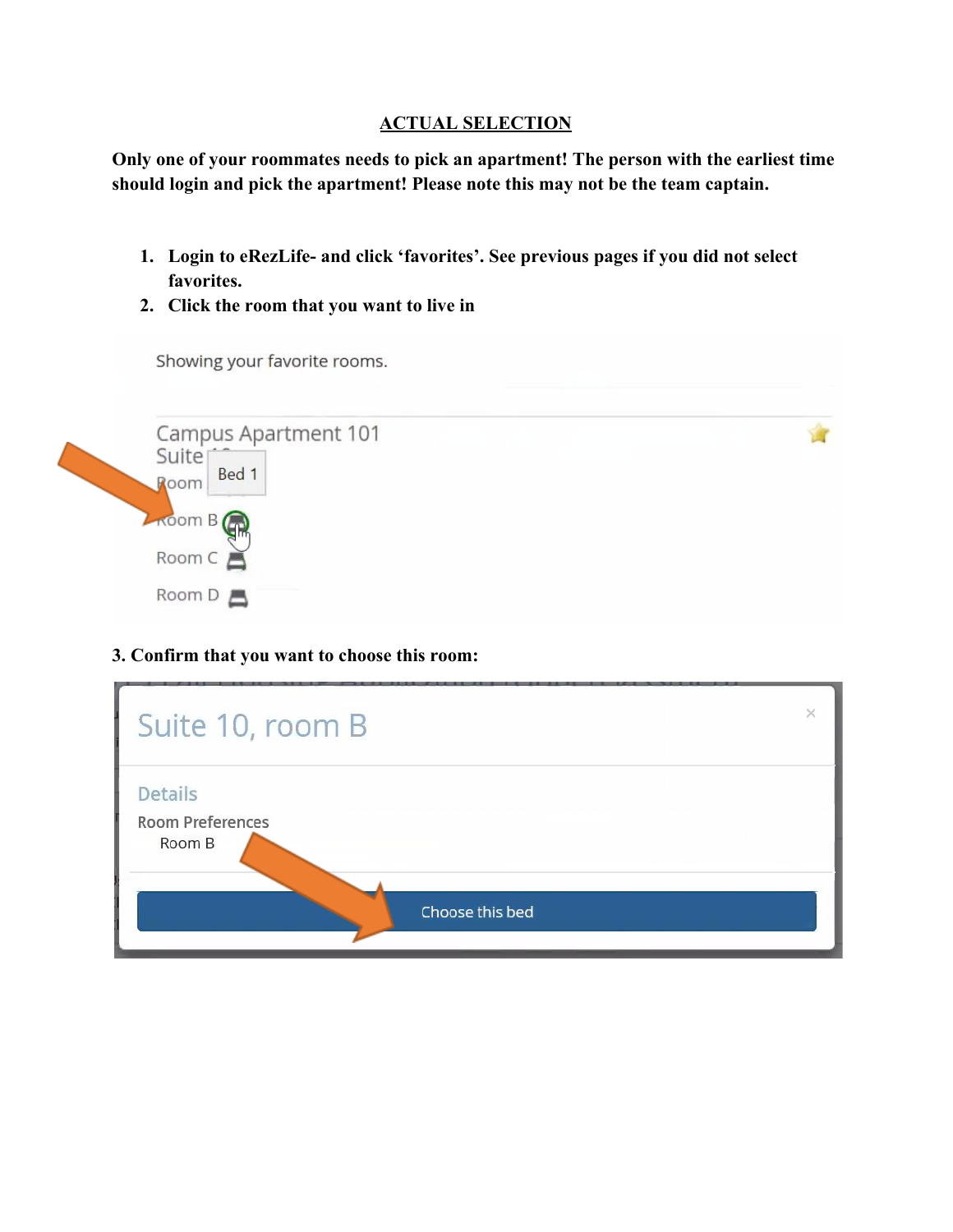#### 4. Confirm that you would like to bring your roommates with you!

Find your room

## Daemen College Campus Proper > Campus Apartment 101 > 10 > B

You must confirm below before the assignment is finalized.

Step 1 Please review the details of the bed you are picking.

Suite 10, room B **Room Preferences** Room B

 $\sum$ 

Step 2 Review your roommates who will be assigned nearby right now.



## Your roommate group

O'Malley, Stephanie Elizabeth O'Connor, Morgan Elizabeth Dochak, Amelia M

Step 3 Confirm your choice to finalize this assignment.



Look at other rooms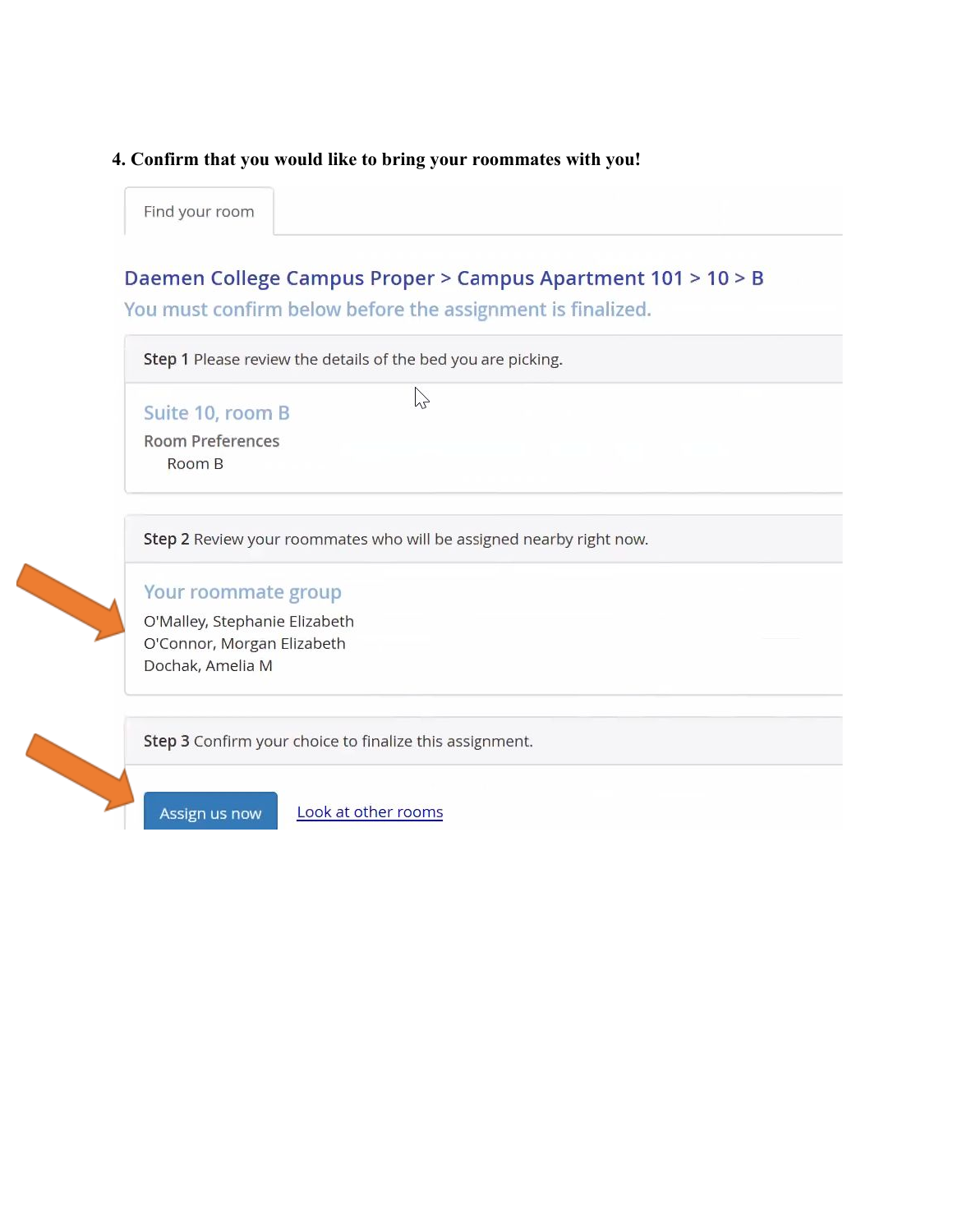#### 5. Review Confirmation:

# 2019 Fall Housing Application (Upperclassmen)

Occupancy: Aug 31, 2019 to May 20, 2020

Application deadline: Mar 22, 2019

Find your room

#### Daemen College Campus Proper > Campus Apartment 101 > 10 > B

#### Your reservation is complete!

You may change your mind and choose from alternate available beds until May 04, 2019 after which your choice will be considered final.

| Your roommate group                                                                          |    |  |  |  |
|----------------------------------------------------------------------------------------------|----|--|--|--|
| O'Malley, Stephanie Elizabeth (Daemen College Campus Proper > Campus Apartment 101 > 10 > D) |    |  |  |  |
| O'Connor, Morgan Elizabeth (Daemen College Campus Proper > Campus Apartment 101 > 10 > C)    |    |  |  |  |
| Dochak, Amelia M (Daemen College Campus Proper > Campus Apartment 101 > 10 > A)              | hP |  |  |  |
|                                                                                              |    |  |  |  |
| Suite 10, room B                                                                             |    |  |  |  |
| Room Preferences                                                                             |    |  |  |  |
| Room B                                                                                       |    |  |  |  |
|                                                                                              |    |  |  |  |
|                                                                                              |    |  |  |  |
|                                                                                              |    |  |  |  |

Keep reservation, but browse other rooms